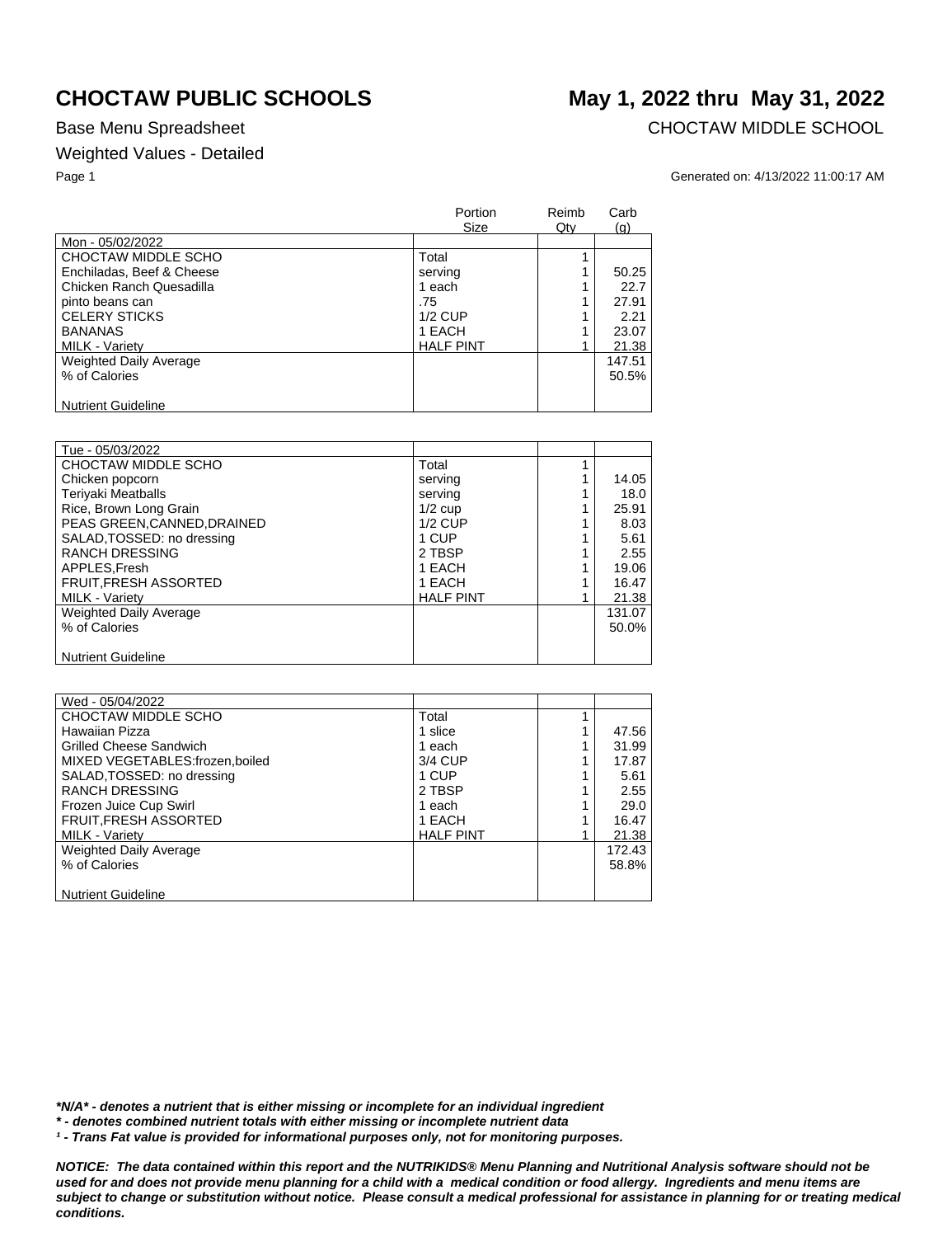## Weighted Values - Detailed

Base Menu Spreadsheet **CHOCTAW MIDDLE SCHOOL** 

### Page 2 Generated on: 4/13/2022 11:00:17 AM

|                               | Portion<br>Size  | Reimb<br>Qty | Carb<br>(q) |
|-------------------------------|------------------|--------------|-------------|
| Thu - 05/05/2022              |                  |              |             |
| CHOCTAW MIDDLE SCHO           | Total            |              |             |
| STROMBOLL                     | <b>SERVINGS</b>  |              | 20.94       |
| SPAGHETTI AND MEAT SAUCE      | 1 CUP            |              | 37.37       |
| Roll Whole Grain              | 2.0              |              | 15.0        |
| GREEN BEANS: canned, cooked   | 3/4 CUP          |              | 3.42        |
| SALAD, TOSSED: no dressing    | 1 CUP            |              | 5.61        |
| <b>RANCH DRESSING</b>         | 2 TBSP           |              | 2.55        |
| PEARS: canned, light syrup    | $1/2$ CUP        |              | 19.04       |
| FRUIT, FRESH ASSORTED         | 1 EACH           |              | 16.47       |
| <b>MILK - Varietv</b>         | <b>HALF PINT</b> |              | 21.38       |
| <b>Weighted Daily Average</b> |                  |              | 141.78      |
| % of Calories                 |                  |              | 55.2%       |
| <b>Nutrient Guideline</b>     |                  |              |             |

| Fri - 05/06/2022             |                  |        |
|------------------------------|------------------|--------|
| CHOCTAW MIDDLE SCHO          | Total            |        |
| Simple Simon's Pizza         | Slice            | 31.0   |
| Cheeseburger                 | 1 each           | 25.74  |
| <b>CARROT STICKS</b>         | 1 CUP            | 16.84  |
| SALAD, TOSSED: no dressing   | 1 CUP            | 5.61   |
| <b>RANCH DRESSING</b>        | 2 TBSP           | 2.55   |
| PEACHES: canned, light syrup | $1/2$ CUP        | 24.35  |
| <b>FRUIT, FRESH ASSORTED</b> | 1 EACH           | 16.47  |
| MILK - Variety               | <b>HALF PINT</b> | 21.38  |
| Weighted Daily Average       |                  | 143.93 |
| % of Calories                |                  | 55.9%  |
|                              |                  |        |
| <b>Nutrient Guideline</b>    |                  |        |

| Mon - 05/09/2022                |                  |        |
|---------------------------------|------------------|--------|
| CHOCTAW MIDDLE SCHO             | Total            |        |
| Chicken Burrito                 |                  | 27.16  |
| Chili Pie                       | serving          | 22.77  |
| pinto beans can                 | .75              | 27.91  |
| <b>CARROT STICKS</b>            | 1 CUP            | 16.84  |
| PINEAPPLE CHUNKS:canned, It syr | $1/2$ CUP        | 16.95  |
| <b>BANANAS</b>                  | 1 EACH           | 23.07  |
| <b>MILK - Varietv</b>           | <b>HALF PINT</b> | 21.38  |
| Weighted Daily Average          |                  | 156.07 |
| % of Calories                   |                  | 49.4%  |
|                                 |                  |        |
| <b>Nutrient Guideline</b>       |                  |        |

*\*N/A\* - denotes a nutrient that is either missing or incomplete for an individual ingredient*

*\* - denotes combined nutrient totals with either missing or incomplete nutrient data*

*¹ - Trans Fat value is provided for informational purposes only, not for monitoring purposes.*

*NOTICE: The data contained within this report and the NUTRIKIDS® Menu Planning and Nutritional Analysis software should not be*  used for and does not provide menu planning for a child with a medical condition or food allergy. Ingredients and menu items are *subject to change or substitution without notice. Please consult a medical professional for assistance in planning for or treating medical conditions.*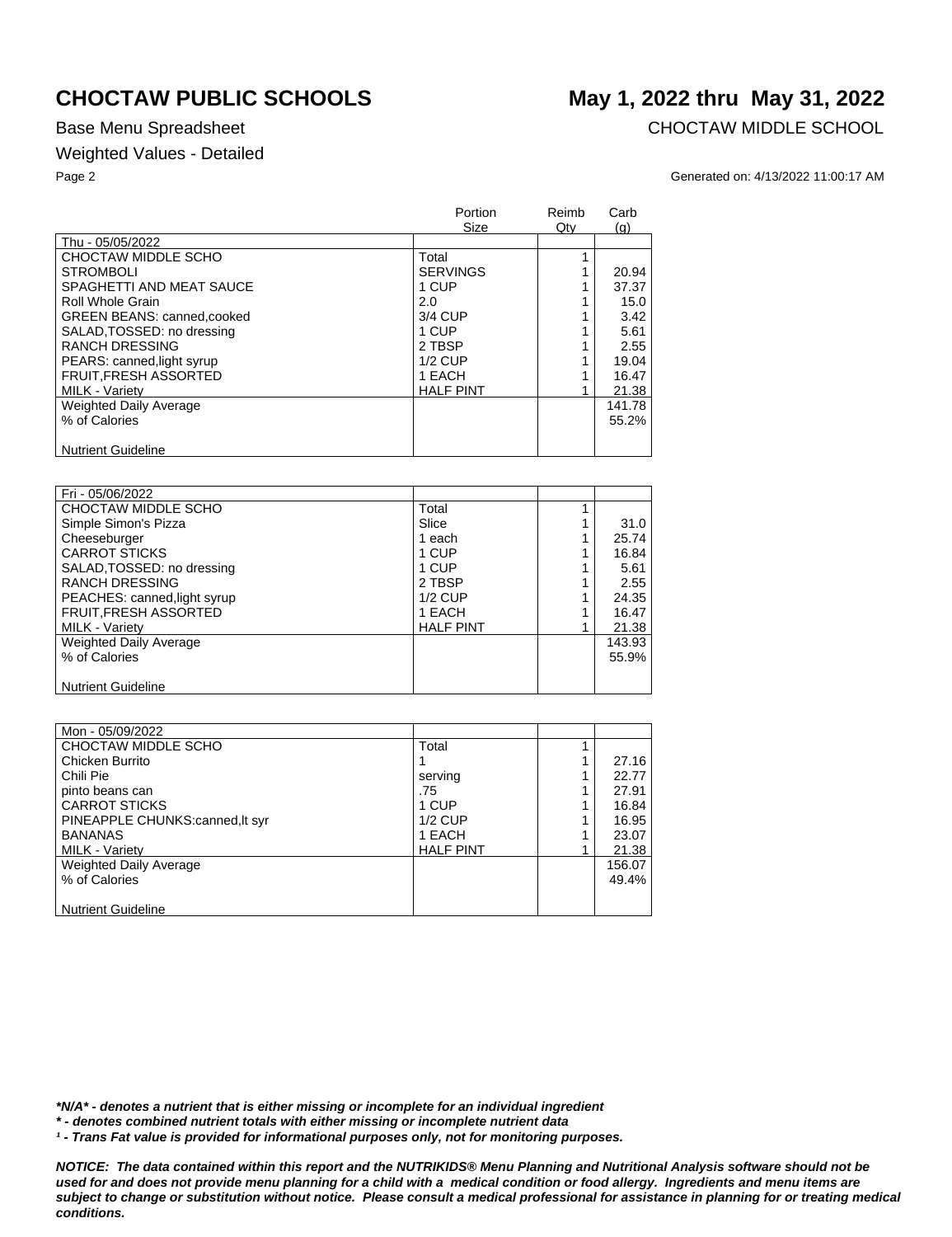## Weighted Values - Detailed

Base Menu Spreadsheet **CHOCTAW MIDDLE SCHOOL** 

### Page 3 Generated on: 4/13/2022 11:00:17 AM

|                               | Portion<br>Size  | Reimb<br>$Q$ ty | Carb<br>(g) |
|-------------------------------|------------------|-----------------|-------------|
| Tue - 05/10/2022              |                  |                 |             |
| CHOCTAW MIDDLE SCHO           | Total            |                 |             |
| <b>GOULASH</b>                | servings         |                 | 17.1        |
| Roll Whole Grain              | 2.0              |                 | 15.0        |
| Italian Sub                   |                  |                 | 36.08       |
| FRENCH FRIES: oven heat       | serving          |                 | 15.6        |
| SALAD, TOSSED: no dressing    | 1 CUP            |                 | 5.61        |
| <b>RANCH DRESSING</b>         | 2 TBSP           |                 | 2.55        |
| PEARS: canned, light syrup    | $1/2$ CUP        |                 | 19.04       |
| <b>FRUIT.FRESH ASSORTED</b>   | 1 EACH           |                 | 16.47       |
| <b>MILK - Varietv</b>         | <b>HALF PINT</b> |                 | 21.38       |
| <b>Weighted Daily Average</b> |                  |                 | 148.82      |
| % of Calories                 |                  |                 | 58.4%       |
| <b>Nutrient Guideline</b>     |                  |                 |             |

| Wed - 05/11/2022                |                  |          |
|---------------------------------|------------------|----------|
| CHOCTAW MIDDLE SCHO             | Total            |          |
| <b>Big Daddys Cheese Pizza</b>  | slice            | 43.0     |
| <b>Beef Shepards Pie</b>        | 3 oz             | 34.06    |
| <b>Breadstick Cheese Filled</b> | 1 each           | 16.0     |
| CORN: canned, yellow            | $1/2$ CUP        | 11.76    |
| SALAD, TOSSED: no dressing      | 1 CUP            | 5.61     |
| FRUIT COCKTAIL:canned, It syrup | $1/2$ CUP        | 18.07    |
| <b>FRUIT, FRESH ASSORTED</b>    | 1 EACH           | 16.47    |
| MILK - Variety                  | <b>HALF PINT</b> | 21.38    |
| Weighted Daily Average          |                  | 166.35   |
| % of Calories                   |                  | $52.8\%$ |
|                                 |                  |          |
| <b>Nutrient Guideline</b>       |                  |          |

| Thu - 05/12/2022                  |                  |        |
|-----------------------------------|------------------|--------|
| CHOCTAW MIDDLE SCHO               | Total            |        |
| Turkey, Sliced                    | serving          | 2.61   |
| <b>MEAT LOAF</b>                  | 3/4" SLICE       | 7.96   |
| MASHED POTATOES:flakes.mlk+but    | 3/4 CUP          | 8.56   |
| Gravy, Peppered                   | serving          | 31.75  |
| <b>GREEN BEANS: canned.cooked</b> | $1/2$ CUP        | 2.28   |
| Roll Whole Grain                  | 2.0              | 15.0   |
| PEACHES: canned, light syrup      | $1/2$ CUP        | 24.35  |
| APPLES, Fresh                     | 1 EACH           | 19.06  |
| <b>MILK - Variety</b>             | <b>HALF PINT</b> | 21.38  |
| <b>Weighted Daily Average</b>     |                  | 132.95 |
| % of Calories                     |                  | 51.0%  |
|                                   |                  |        |
| <b>Nutrient Guideline</b>         |                  |        |

*\*N/A\* - denotes a nutrient that is either missing or incomplete for an individual ingredient*

*\* - denotes combined nutrient totals with either missing or incomplete nutrient data*

*¹ - Trans Fat value is provided for informational purposes only, not for monitoring purposes.*

*NOTICE: The data contained within this report and the NUTRIKIDS® Menu Planning and Nutritional Analysis software should not be used for and does not provide menu planning for a child with a medical condition or food allergy. Ingredients and menu items are subject to change or substitution without notice. Please consult a medical professional for assistance in planning for or treating medical conditions.*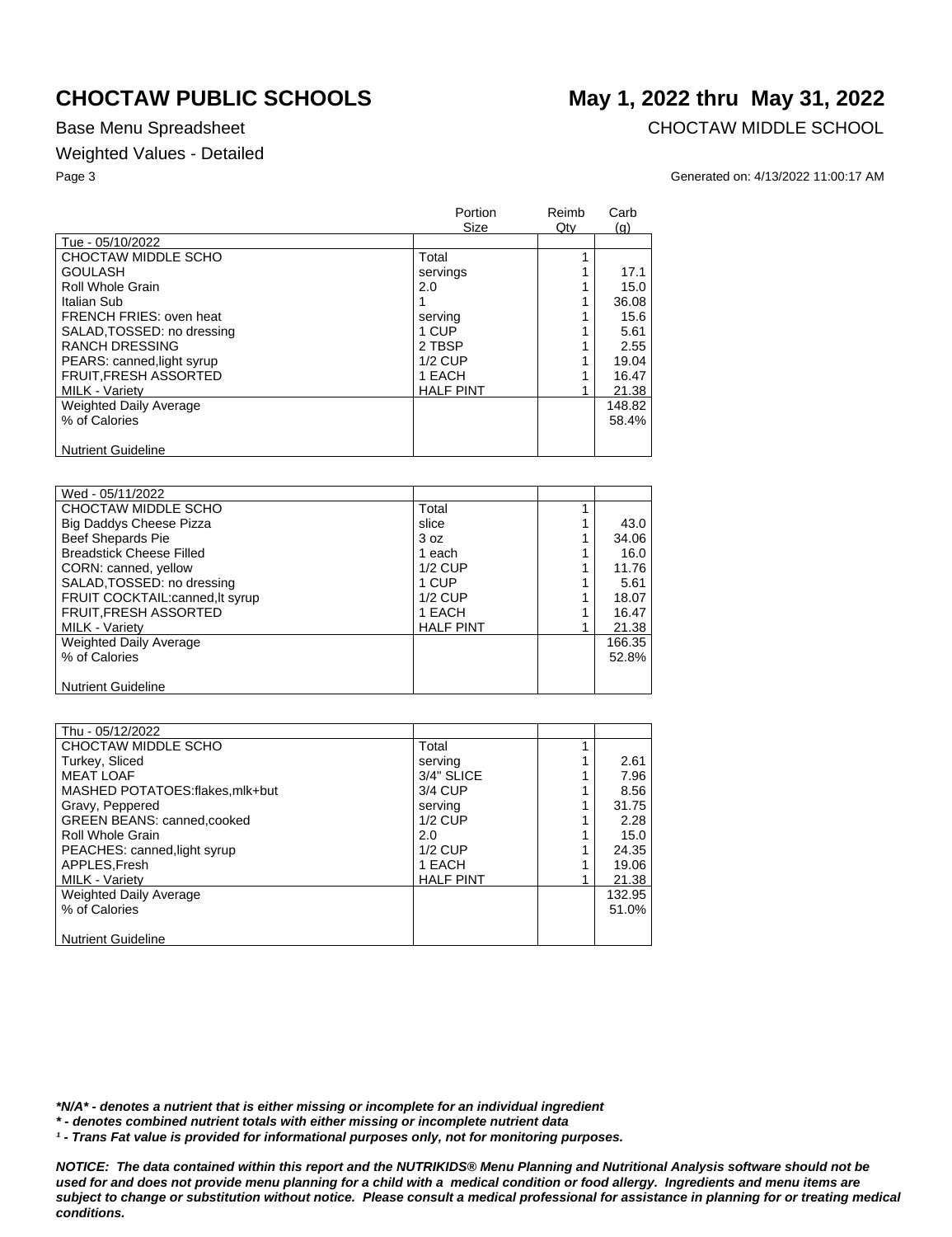## Weighted Values - Detailed

Base Menu Spreadsheet **CHOCTAW MIDDLE SCHOOL** 

### Page 4 Generated on: 4/13/2022 11:00:17 AM

|                               | Portion<br><b>Size</b> | Reimb<br>Qty | Carb<br>(g) |
|-------------------------------|------------------------|--------------|-------------|
| Fri - 05/13/2022              |                        |              |             |
| CHOCTAW MIDDLE SCHO           | Total                  |              |             |
| Simple Simon's Pizza          | Slice                  |              | 31.0        |
| Ham & Cheese Sandwich         | 1 each                 |              | 29.81       |
| SALAD, TOSSED: no dressing    | 1 CUP                  |              | 5.61        |
| <b>RANCH DRESSING</b>         | 2 TBSP                 |              | 2.55        |
| BROCCOLI, raw: fresh          | 1 CUP                  |              | 6.04        |
| <b>WATERMELON.CHUNKS</b>      | 1 CUP                  |              | 12.08       |
| <b>FRUIT, FRESH ASSORTED</b>  | 1 EACH                 |              | 16.47       |
| <b>MILK - Variety</b>         | <b>HALF PINT</b>       |              | 21.38       |
| <b>Weighted Daily Average</b> |                        |              | 124.94      |
| % of Calories                 |                        |              | 57.0%       |
| <b>Nutrient Guideline</b>     |                        |              |             |

| Mon - 05/16/2022                  |                  |        |
|-----------------------------------|------------------|--------|
| CHOCTAW MIDDLE SCHO               | Total            |        |
| <b>TACO BURGER W/PORK</b>         | 1 EACH           | 23.52  |
| CHICKEN FAJITAS                   | 1 EACH           | 38.83  |
| pinto beans can                   | .75              | 27.91  |
| <b>CARROT STICKS</b>              | 1 CUP            | 16.84  |
| <b>RANCH DRESSING</b>             | 2 TBSP           | 2.55   |
| APPLESAUCE: cnnd, unswtnd, +vit C | $1/2$ CUP        | 13.75  |
| FRUIT, FRESH ASSORTED             | 1 EACH           | 16.47  |
| <b>MILK - Variety</b>             | <b>HALF PINT</b> | 21.38  |
| Weighted Daily Average            |                  | 161.25 |
| % of Calories                     |                  | 53.4%  |
|                                   |                  |        |
| <b>Nutrient Guideline</b>         |                  |        |

| Tue - 05/17/2022          |        |         |
|---------------------------|--------|---------|
| CHOCTAW MIDDLE SCHO       | Total  |         |
| SUPERVISOR'S CHOICES      | 1 EACH | 0.0     |
| Weighted Daily Average    |        | 0.00    |
| % of Calories             |        | $0.0\%$ |
|                           |        |         |
| <b>Nutrient Guideline</b> |        |         |

| Wed - 05/18/2022          |        |         |
|---------------------------|--------|---------|
| CHOCTAW MIDDLE SCHO       | Total  |         |
| SUPERVISOR'S CHOICES      | 1 EACH | $0.0\,$ |
| Weighted Daily Average    |        | 0.00    |
| % of Calories             |        | $0.0\%$ |
|                           |        |         |
| <b>Nutrient Guideline</b> |        |         |

| Thu - 05/19/2022          |        |         |
|---------------------------|--------|---------|
| CHOCTAW MIDDLE SCHO       | Total  |         |
| SUPERVISOR'S CHOICES      | 1 EACH | $0.0\,$ |
| Weighted Daily Average    |        | 0.00    |
| % of Calories             |        | $0.0\%$ |
|                           |        |         |
| <b>Nutrient Guideline</b> |        |         |

*\*N/A\* - denotes a nutrient that is either missing or incomplete for an individual ingredient*

*\* - denotes combined nutrient totals with either missing or incomplete nutrient data*

*¹ - Trans Fat value is provided for informational purposes only, not for monitoring purposes.*

*NOTICE: The data contained within this report and the NUTRIKIDS® Menu Planning and Nutritional Analysis software should not be used for and does not provide menu planning for a child with a medical condition or food allergy. Ingredients and menu items are subject to change or substitution without notice. Please consult a medical professional for assistance in planning for or treating medical conditions.*